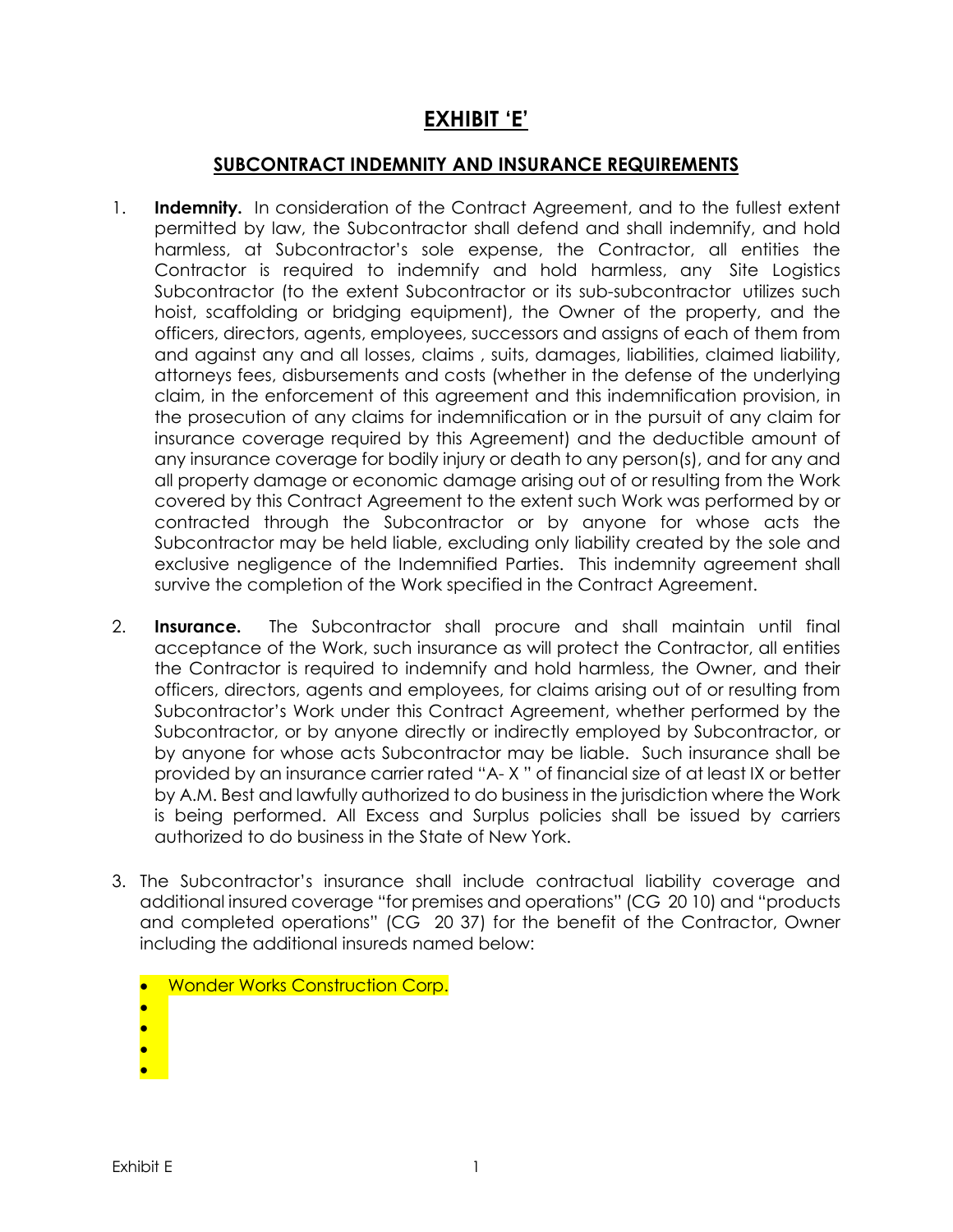- 3.1. The insurance required to be carried by the Subcontractor and any Sub-Sub-Contractors shall be PRIMARY AND NON-CONTRIBUTORY as it pertains to General Liability (form CG 20 01), Umbrella, and Auto insurance. Required Limits of Coverage for General Liability and Umbrella insurance can be met through any combination of each subject to a minimum Limit for General Liability of \$1,000,000 each occurrence, \$2,000,000 general aggregate and \$2,000,000 products and completed operations aggregate. With respect to each type of insurance specified hereunder, the Contractor's and Owner's insurances shall be excess to Subcontractor's insurance.
- 3.2. The Subcontractor warrants that the coverage provided under the commercial general liability policy shall be written on an "occurrence" basis with coverage as broad as the Insurance Service Office Inc.'s form CG 00 01 04 13 and that no policy provisions shall restrict, reduce, limit or otherwise impair contractual liability coverage or the Contractor's, Owner's (or others as required) status as additional insured.
- 3.3. Not less than thirty (30) days prior to commencement of the Work and until final acceptance of the Work, Subcontractor shall provide Contractor with copies of Subcontractor's complete and true insurance policies, including all renewal policies, for all coverage layers (Commercial General Liability, Umbrella/Excess, etc.), including all forms and endorsements to said policies, evidencing the required insurance coverage with the limits stated below or elsewhere in the Subcontract documents. Not less than fifteen (15) days prior to commencement of the Work and until final acceptance of the Work, Subcontractor shall provide Contractor with certificate(s) of insurance (COI) evidencing the required insurance coverage with the limits stated below or elsewhere in the Subcontract documents. The Subcontractor shall provide Contractor thirty (30) days written notice of a change or cancellation in coverage. In addition, all insurance policies shall state that the insurer will provide Contractor thirty (30) days prior written notice of a change or cancellation in coverage.
	- 3.3.1 Contractor uses Docutrax to track and establish insurance compliance with the contract terms. Subcontractor will receive one or more emails from Docutrax. Subcontractor must follow the instructions contained in the email(s) and provide all documentation required, including, but not limited to, subcontractor's insurance policy, one or more certificates of insurance and insurance endorsements as specified herein, and any other documentation required by contractor or its insurance carrier. In addition to other terms and conditions contained herein, Subcontractor shall not commence work and no payments shall be made to Subcontractor, unless Subcontractor is registered with Docutrax and all required documentation has been received, reviewed and deemed to be in compliance by Docutrax. Subcontractor shall promptly respond to all communications and requested documentation by Docutrax. Subcontractor must maintain ongoing compliance with Docutrax and provide any renewal documentation required by Docutrax for the duration of the Project.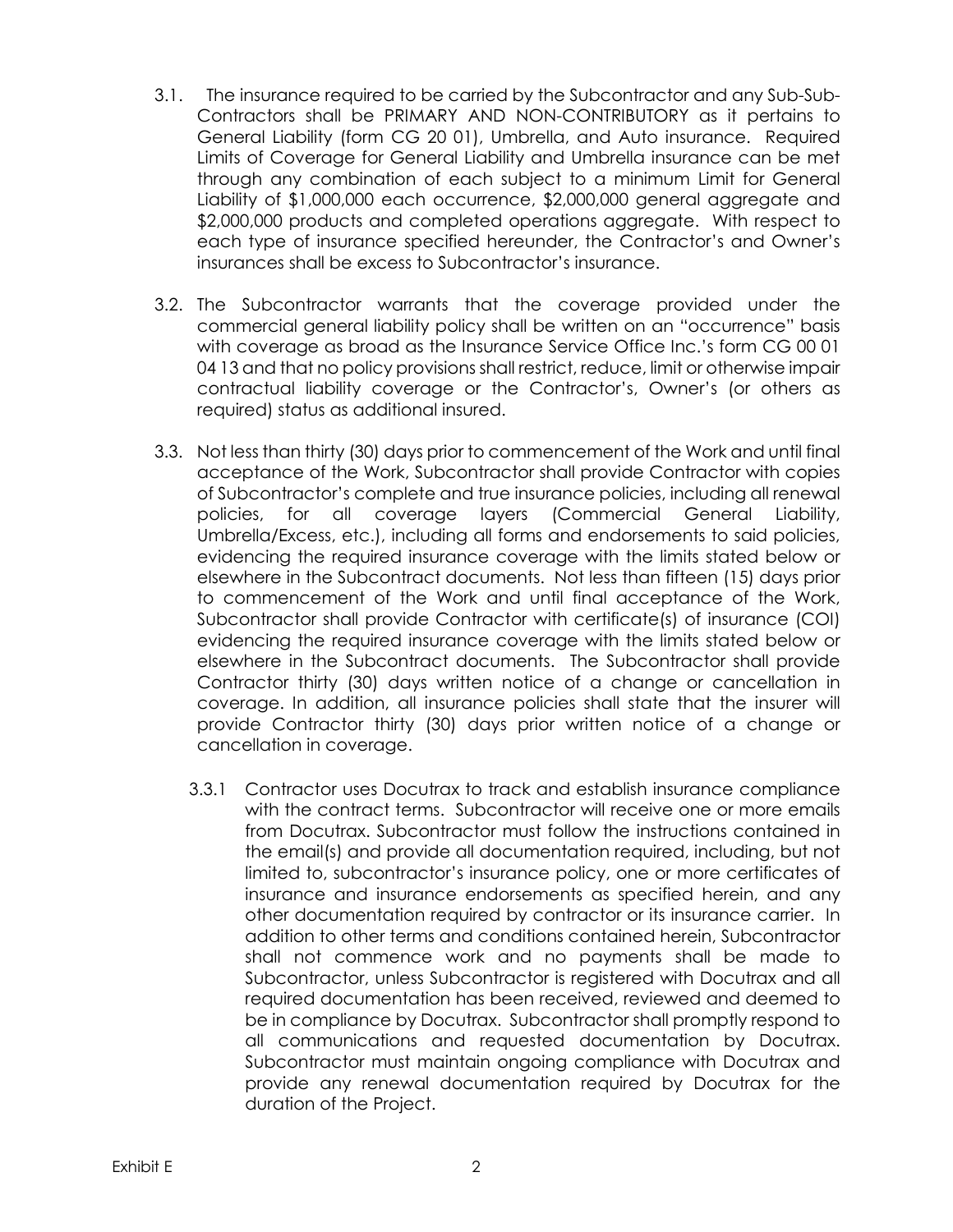- 3.4. Unless otherwise stipulated in the Contract Agreement, the Subcontractor shall maintain no less than the limits specified for each of the following insurance coverages:
	- a) Commercial General Liability using CG 00 01 04 13 including contractual liability and to be provided on an "occurrence" basis, with coverage to include Premises and Operations, XCU (explosion, collapse and underground hazards), Blanket Contractual, Products, Independent Contractors, Completed Operations, Personal and Advertising Injury, and Employees as Insureds, with limits not less than \$1,000,000 each occurrence, \$2,000,000 general aggregate and \$2,000,000 products completed operations aggregate with either per project or per location endorsement for property damage and bodily injury. *There shall be no exclusion for Bodily Injury to employees or subcontractors employees provided or Cross Liability Exclusion (except for named insured vs named insured) in said policy and any other exclusionary or limiting provision inconsistent with the ISO CG 00 01 04 13 or inconsistent with the Scope of Work hereunder. If the Project covered under this Agreement is Residential in nature, in whole or in part, there shall be no Residential exclusion permitted. If the Scope of Work includes work at any height, Subcontractor's policy cannot contain a height restriction limiting coverage for Work covered under this Agreement. If the Work includes Exterior Work, there can be no Exterior Work Exclusion.*
	- b) Comprehensive Automobile Liability insurance with minimum limits of \$1,000,000 combined single limit each accident, including bodily injury and property damage liability;
	- c) Workers' Compensation and disability benefit insurance including Occupational Disease in the minimum amounts as required by the jurisdiction where the Work is performed.
	- d) Umbrella Liability Insurance with a limit of \$5,000,000 per occurrence and general aggregate of \$5,000,000. *Scaffolding, demolition, excavation, piling, structural steel, crane operations, blasting, and elevator contractors require Umbrella Liability Insurance with a limit of \$10,000,000 per occurrence and general aggregate of \$10,000,000.* Umbrella insurance must include additional insured coverage for the benefit of the Contractor, Owner, and all other additional insureds named herein. Umbrella insurance required to be carried by the Subcontractor and any Sub-Sub-Contractors shall be PRIMARY AND NON-CONTRIBUTORY. *There shall be no exclusion for Bodily Injury to employees or subcontractors employees provided or Cross Liability Exclusion (except for named insured vs named insured) in said policy and any other exclusionary or limiting provision inconsistent with the Scope of Work hereunder. If the Project covered under this Agreement is Residential* in nature, in whole or in part, there shall be no Residential exclusion *permitted. If the Scope of Work includes work at any height, Subcontractor's policy cannot contain a height restriction limiting coverage for Work*